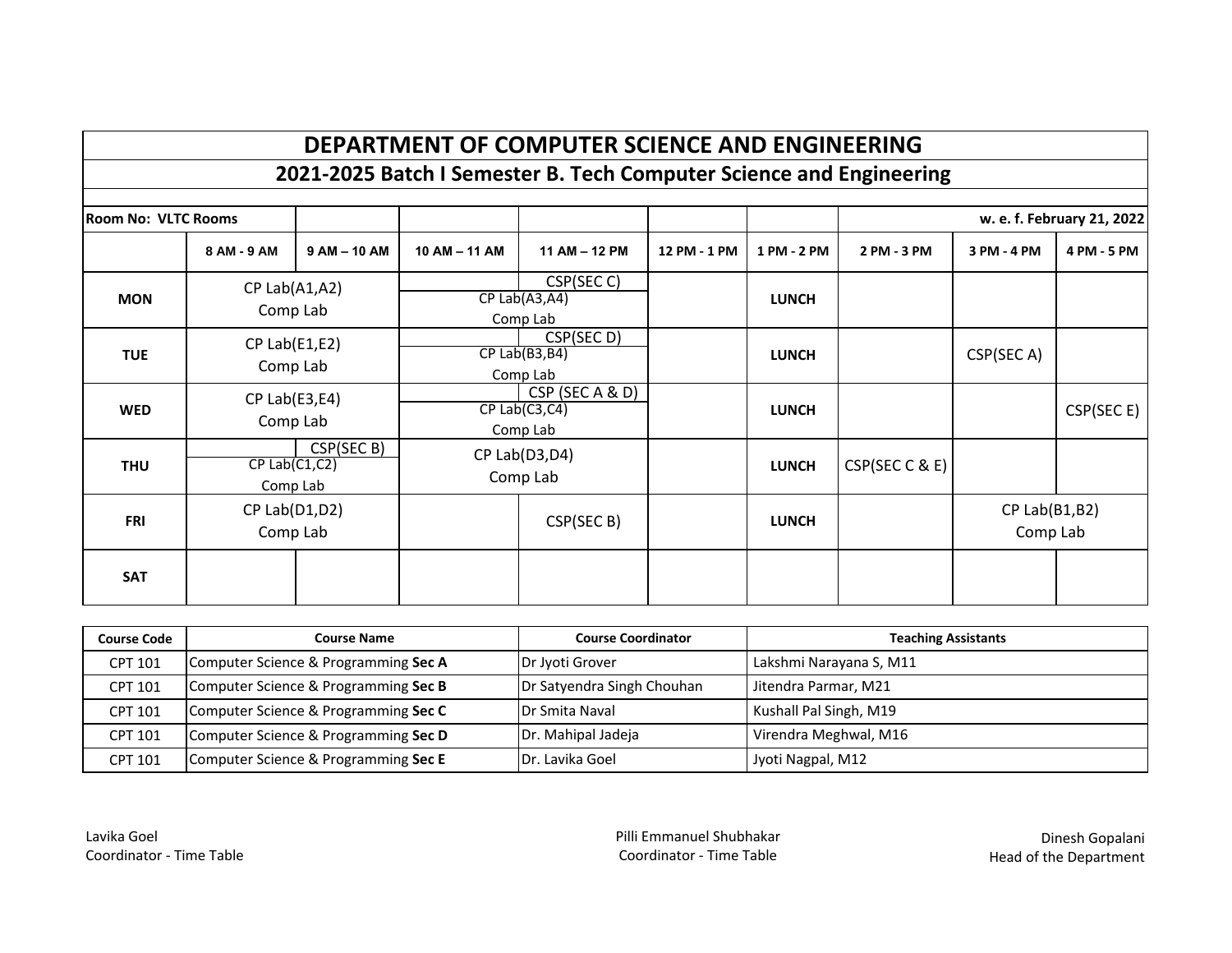## **DEPARTMENT OF COMPUTER SCIENCE AND ENGINEERING**

### **2020-2024 Batch III & IV Semester B. Tech Computer Science and Engineering**

| <b>IRoom No: 208</b> |             |              |                                                                             |               |                                                                              |              |             |                                                   | w. e. f. February 21, 2022 |
|----------------------|-------------|--------------|-----------------------------------------------------------------------------|---------------|------------------------------------------------------------------------------|--------------|-------------|---------------------------------------------------|----------------------------|
|                      | 8 AM - 9 AM | $9AM - 10AM$ | $10$ AM $-$ 11 AM                                                           | 11 AM - 12 PM | 12 PM - 1 PM                                                                 | 1 PM - 2 PM  | 2 PM - 3 PM | 3 PM - 4 PM                                       | 4 PM - 5 PM                |
| <b>MON</b>           |             |              | DLD (A1) - DLD Lab [GS]<br>DSA (A2) - SW Lab [VL]<br>PM (A3) - AC Lab [DKT] |               | DLD (A2) - DLD Lab [GS]<br>DSA (A3) - SW Lab [MJ]<br>$PM (A4) - AC Lab [LG]$ | <b>LUNCH</b> | <b>SP</b>   |                                                   |                            |
| <b>TUE</b>           |             |              | DLD (A3) - DLD Lab [GS]<br>DSA (A4) - SW Lab [MJ]<br>PM (A1) - AC Lab [DKT] |               | DLD (A4) - DLD Lab [GS]<br>DSA (A1) - SW Lab [VL]<br>PM (A2) - AC Lab [AKT]  | <b>LUNCH</b> |             | PM (A3) - AC Lab [LG]                             |                            |
| <b>WED</b>           |             |              | DLD (A1) - DLD Lab [JG]<br>DSA (A2) - SW Lab [MJ]                           |               | PM (A4) - AC Lab [AKT]                                                       | <b>LUNCH</b> |             |                                                   |                            |
| <b>THU</b>           |             |              | DLD (A3) - DLD Lab [JG]<br>DSA (A4) - SW Lab [MT]<br>PM (A1) - AC Lab [AKT] |               | DLD (A4) - DLD Lab [JG]<br>DSA (A1) - SW Lab [MJ]<br>PM (A2) - AC Lab [DKT]  | <b>LUNCH</b> | EE          |                                                   |                            |
| <b>FRI</b>           |             | <b>DAA</b>   | DS                                                                          | <b>COMP</b>   | <b>FLAT</b>                                                                  | <b>LUNCH</b> |             | DLD (A2) - DLD Lab [SN]<br>DSA (A3) - SW Lab [MT] |                            |

| <b>Course Code</b> | <b>Course Name</b>                        | <b>Course Coordinator</b>        | <b>Teaching Assistants</b>                             |  |
|--------------------|-------------------------------------------|----------------------------------|--------------------------------------------------------|--|
| <b>CSP 211 A</b>   | Data Structures & Algorithms Lab          | Prof. Vijay Laxmi & Dr Mahipal   | Prafull Saxena, Atul Kumar Verma, M12, M15, M17, M18   |  |
| <b>CSP 211 B</b>   | Programming Methodology Lab               | Dr. Lavika Goel, Dr DKT & Dr AKT | Siddhi Kumari Sharma, Ankit Pulkit, M1, M5, M13        |  |
| <b>CSP 213</b>     | Digital Logic Design lab                  | Dr. Jyoti Grover & Prof GS       | Rukhsar Sultana, Abhishek Upadhyaya, M9, M10, M11, M24 |  |
| <b>CST202</b>      | Computer Organization and Microprocessors | Prof. Girdhari Singh             | Abhishek Upadhyaya, Rukhsar Sultana (Mar 28 onwards)   |  |
| <b>CST204</b>      | Discrete Structures                       | Dr. Mahipal Jadeja               |                                                        |  |
| CST206             | Formal Languages and Automata Theory      | Dr. Jyoti Grover                 |                                                        |  |
| <b>CST208</b>      | Design and Analysis of Algorithms         | Dr. Smita Naval                  | Ankt Pulkit, Atul Kumar Verma (Mar 28 onwards)         |  |
| CST210             | <b>Systems Programming</b>                | Dr. Ashish Kumar Tripathi        | Prafull Saxena, Siddhi Kumari Sharma (Mar 28 onwards)  |  |
| <b>HST202</b>      | Economic Environment                      | <b>I</b> Dr. Nidhi Sharma        |                                                        |  |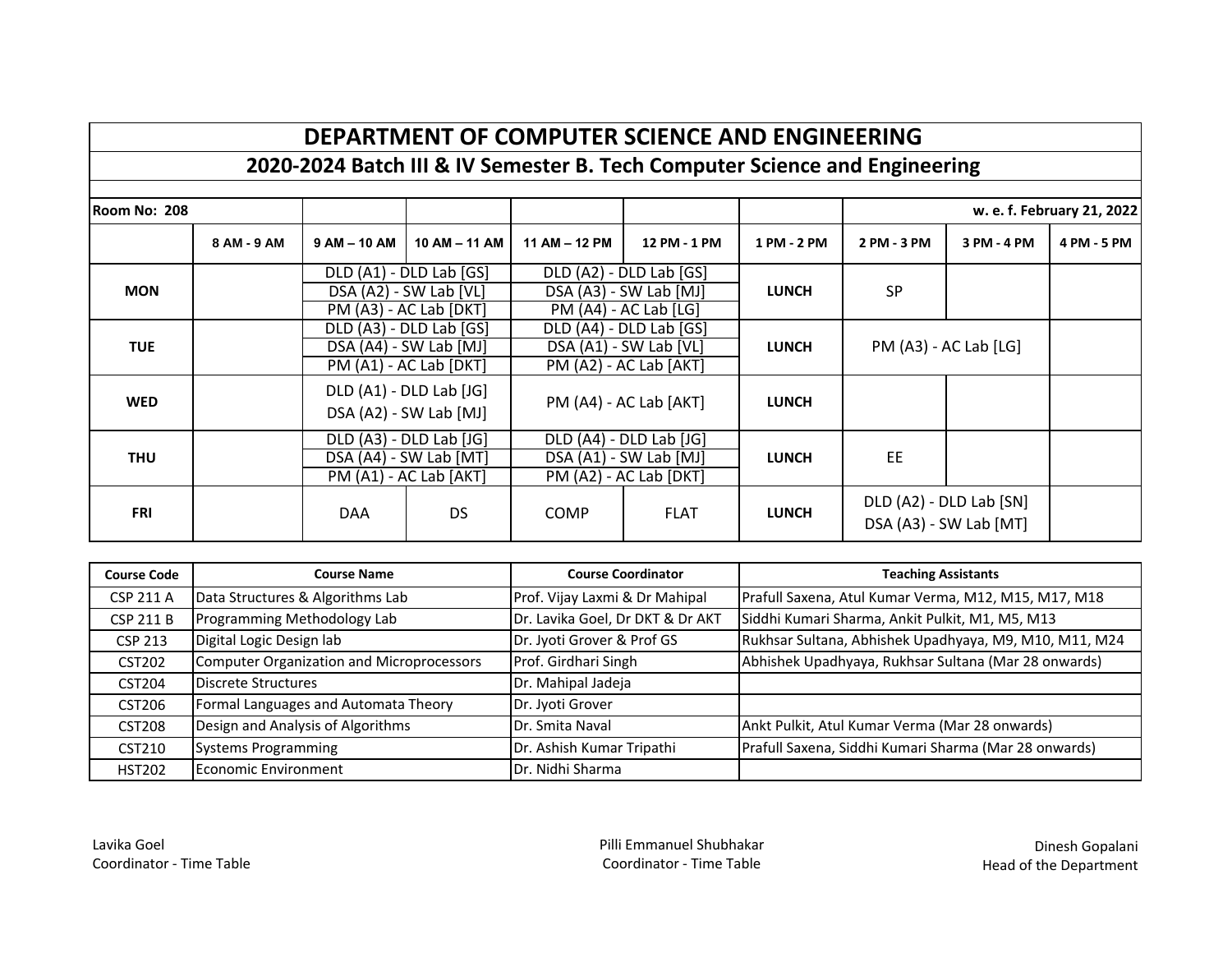|                                                                      | DEPARTMENT OF COMPUTER SCIENCE AND ENGINEERING |              |              |               |              |              |                                  |                                   |             |  |
|----------------------------------------------------------------------|------------------------------------------------|--------------|--------------|---------------|--------------|--------------|----------------------------------|-----------------------------------|-------------|--|
| 2019-2023 Batch VI Semester B. Tech Computer Science and Engineering |                                                |              |              |               |              |              |                                  |                                   |             |  |
| <b>Room No: VLTC 206</b>                                             |                                                |              |              |               |              |              | w. e. f. February 21, 2022       |                                   |             |  |
|                                                                      | 8 AM - 9 AM                                    | 9 AM - 10 AM | 10AM - 11 AM | 11 AM - 12 PM | 12 PM - 1 PM | 1 PM - 2 PM  | 2 PM - 3 PM                      | 3 PM - 4 PM                       | 4 PM - 5 PM |  |
|                                                                      |                                                |              |              |               |              |              |                                  | AP (OOAD) - SW Lab (A1) [SSC, LG] |             |  |
| <b>MON</b>                                                           |                                                | <b>AIES</b>  | CG           | <b>OS</b>     | <b>ESD</b>   | <b>LUNCH</b> |                                  | ESD - DLD Lab (A2) [MA]           |             |  |
|                                                                      |                                                |              |              |               |              |              |                                  | CG - CDS Lab (A3) [NN]            |             |  |
|                                                                      |                                                |              |              |               |              |              |                                  | OSS - CN Lab (A4) [RBB]           |             |  |
|                                                                      |                                                |              |              |               |              |              | AP (OOAD) - SW Lab (A2) [DG, MJ] |                                   |             |  |
| <b>TUE</b>                                                           |                                                | <b>OOAD</b>  | <b>CNS</b>   | CG            | <b>LUNCH</b> |              | ESD - DLD Lab (A3) [YKM, DRN]    |                                   |             |  |
|                                                                      |                                                |              |              |               |              |              |                                  | CG - CDS Lab (A4) [NN]            |             |  |
|                                                                      |                                                |              |              |               |              |              |                                  | OSS - CN Lab (A1) [VL]            |             |  |
|                                                                      |                                                |              |              |               |              |              |                                  | AP (OOAD) - SW Lab (A3) [DG, LG]  |             |  |
| <b>WED</b>                                                           |                                                | <b>OOAD</b>  | <b>CNS</b>   | <b>OS</b>     | <b>AISE</b>  | <b>LUNCH</b> |                                  | ESD - DLD Lab (A4) [YKM, DKT]     |             |  |
|                                                                      |                                                |              |              |               |              |              |                                  | CG - CDS Lab (A1) [NN]            |             |  |
|                                                                      |                                                |              |              |               |              |              |                                  | OSS - CN Lab (A2) [RBB]           |             |  |
|                                                                      |                                                |              |              |               |              |              |                                  | AP (OOAD) - SW Lab (A4) [SSC, MJ] |             |  |
| <b>THU</b>                                                           |                                                | <b>AIES</b>  | <b>ESD</b>   | <b>OS</b>     |              | <b>LUNCH</b> |                                  | ESD - DLD Lab (A1) [MA]           |             |  |
|                                                                      |                                                |              |              |               |              |              |                                  | CG - CDS Lab (A2) [DRN]           |             |  |
|                                                                      |                                                |              |              |               |              |              |                                  | OSS - CN Lab (A3) [RBB]           |             |  |
| <b>FR</b>                                                            |                                                | <b>OOAD</b>  | <b>CNS</b>   | CG            | <b>ESD</b>   | <b>LUNCH</b> |                                  |                                   |             |  |

| <b>Course Code</b> | <b>Course Name</b>                   | <b>Course Coordinator</b>                      | <b>Teaching Assistants</b>                            |
|--------------------|--------------------------------------|------------------------------------------------|-------------------------------------------------------|
| <b>CST302</b>      | <b>Operating System</b>              | Prof. Vijay Laxmi                              |                                                       |
| <b>CST304</b>      | <b>Embedded Systems</b>              | Dr. Mushtag Ahmed                              |                                                       |
| CST306             | Object Oriented Analysis and Design  | Dr. Satyendra Singh Chouhan                    |                                                       |
| <b>CST308</b>      | <b>Computer and Network Security</b> | Dr. Ramesh Babu Battula                        |                                                       |
| CST310             | <b>Computer Graphics</b>             | Dr. Neeta Nain                                 |                                                       |
| CST312             | AI and Expert System                 | Dr. Lavika Goel                                |                                                       |
| CSP314             | OS and Security (OSS) Lab            | Dr. Ramesh Babu Battula / Prof. Vijay Laxmi    | Richa Kumari (VL, RBB), Deepti Sharma (RBB), M20, M22 |
| CSP315             | Embedded Systems Design (ESD) Lab    | Dr. Mushtaq Ahmed / Dr YKM / Dr. DKT / Dr DRN  | Jitendra Goyal (MA), Akash Yadav (YKM), M14, M23      |
| CSP316             | Computer Graphics (GC) Lab           | Dr. Neeta Nain / Dr. Deepak Ranjan Nayak       | Babita (DRN, NN), Ravindra Kumar Soni (NN), M3, M8    |
| <b>CSP318</b>      | Advanced Programming (AP-OOAD) Lab   | Dr. Satyendra Chouhan / Dr. DG / Dr LG / Dr MJ | Abhishek Nawaria (DG), Praveen Thakur (SSC), M2, M4   |

Lavika Goel **Exercise Shubhakar** Pilli Emmanuel Shubhakar **Dinesh Gopalani** Dinesh Gopalani<br>Coordinator - Time Table **Proporting Coordinator - Time Table** Coordinator - Time Table Pead of the Department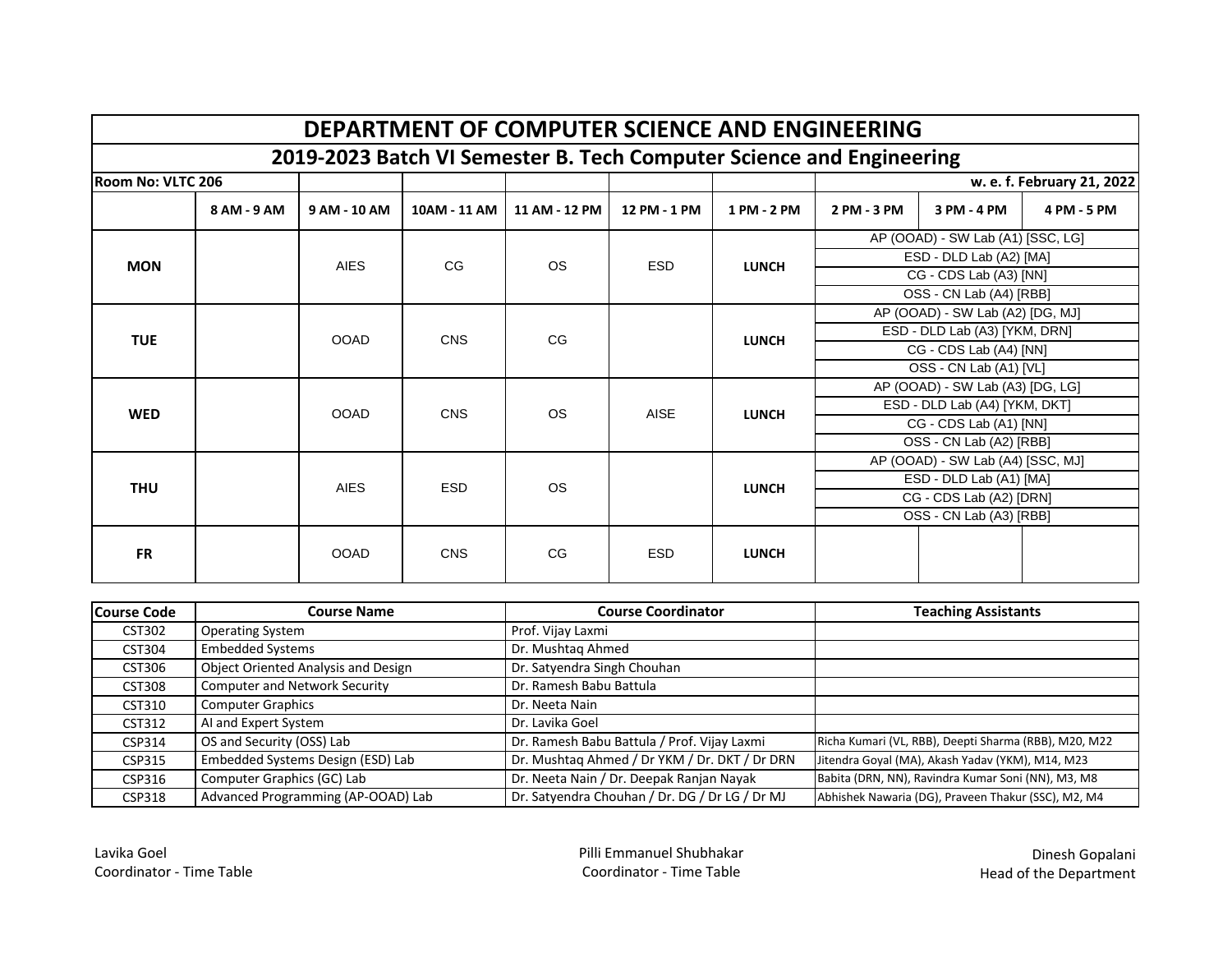#### **DEPARTMENT OF COMPUTER SCIENCE AND ENGINEERING 2018-2022 Batch VIII Semester B. Tech Computer Science and Engineering**

**Room No: VLTC 207 / TR 6 w. e. f. February 21, 2022** 

|            | 8 AM - 9 AM | 9 AM - 10 AM                                   | 10AM - 11 AM            | 11 AM - 12 PM                                | 12 PM - 1 PM            | 1 PM - 2 PM  | 2 PM - 3 PM | 3 PM - 4 PM                                    | 4 PM - 5 PM                                    |  |
|------------|-------------|------------------------------------------------|-------------------------|----------------------------------------------|-------------------------|--------------|-------------|------------------------------------------------|------------------------------------------------|--|
| <b>MON</b> |             | <b>BMT</b>                                     | <b>DMDW</b>             | DL                                           | <b>PR</b><br>WSN (TR6)  | <b>LUNCH</b> |             |                                                | Open Elective<br>(As per Institute Time Table) |  |
| <b>TUE</b> |             | <b>PR</b><br>WSN (TR6)                         | <b>DL</b>               | <b>DWDW</b>                                  | ATD<br>PDC (TR6)        | <b>LUNCH</b> |             | Open Elective<br>(As per Institute Time Table) |                                                |  |
| <b>WED</b> |             | ATD - CDS Lab<br>DMDW - AC Lab<br>PDC - SW Lab |                         | <b>PR</b><br>WSN (TR6)                       | <b>BMT</b>              | <b>LUNCH</b> |             |                                                | Open Elective<br>(As per Institute Time Table) |  |
| <b>THU</b> |             | DL                                             | <b>DMWH</b>             |                                              | <b>ATD</b><br>PDC (TR6) | <b>LUNCH</b> |             |                                                | Open Elective<br>(As per Institute Time Table) |  |
| FRI        |             | <b>BMT</b>                                     | <b>ATD</b><br>PDC (TR6) | DL - CDS Lab<br>PR - AC Lab<br>WSN - DLD Lab |                         | <b>LUNCH</b> |             |                                                | Open Elective<br>(As per Institute Time Table) |  |

| Course Code   | Course Name                              | Course Coordinator            | <b>Teaching Assistants</b> |  |
|---------------|------------------------------------------|-------------------------------|----------------------------|--|
| <b>BMT499</b> | <b>Basic Management (BM)</b>             | <b>IDr. Aakanksha Kataria</b> |                            |  |
| CST402        | Deep Learning (DL)                       | Dr. Santosh Vipparthi / Dr MJ | Sachin Dube, M7            |  |
| CST440        | Advanced Topics in Databases (ATD)       | Dr. Dinesh Gopalani           | Sachin Dube, M6            |  |
| <b>CST450</b> | Wireless Sensor Networks (WSN)           | Dr. Meenakshi Tripathi        | Jyoti Nagpal, M16          |  |
| <b>CST478</b> | Pattern Recognition (PR)                 | Dr. Deepak Ranjan Nayak       | Babita, M7                 |  |
| CST454        | Data Mining and Data Warehousing (DMDW)  | Dr. Yogesh Kumar Meena        | Jitendra Parmar, M24       |  |
| CST434        | Parallel and Distributed Computing (PDC) | Dr. Musthag Ahmed             | Akash Yadav, M17           |  |

Lavika Goel **Exercise Shubhakar** Pilli Emmanuel Shubhakar **Dinesh Gopalani**<br>Coordinator - Time Table **Dinesh Gopalani** Coordinator - Time Table **Coordinator - Time Table** Head of the Department

Head of the Department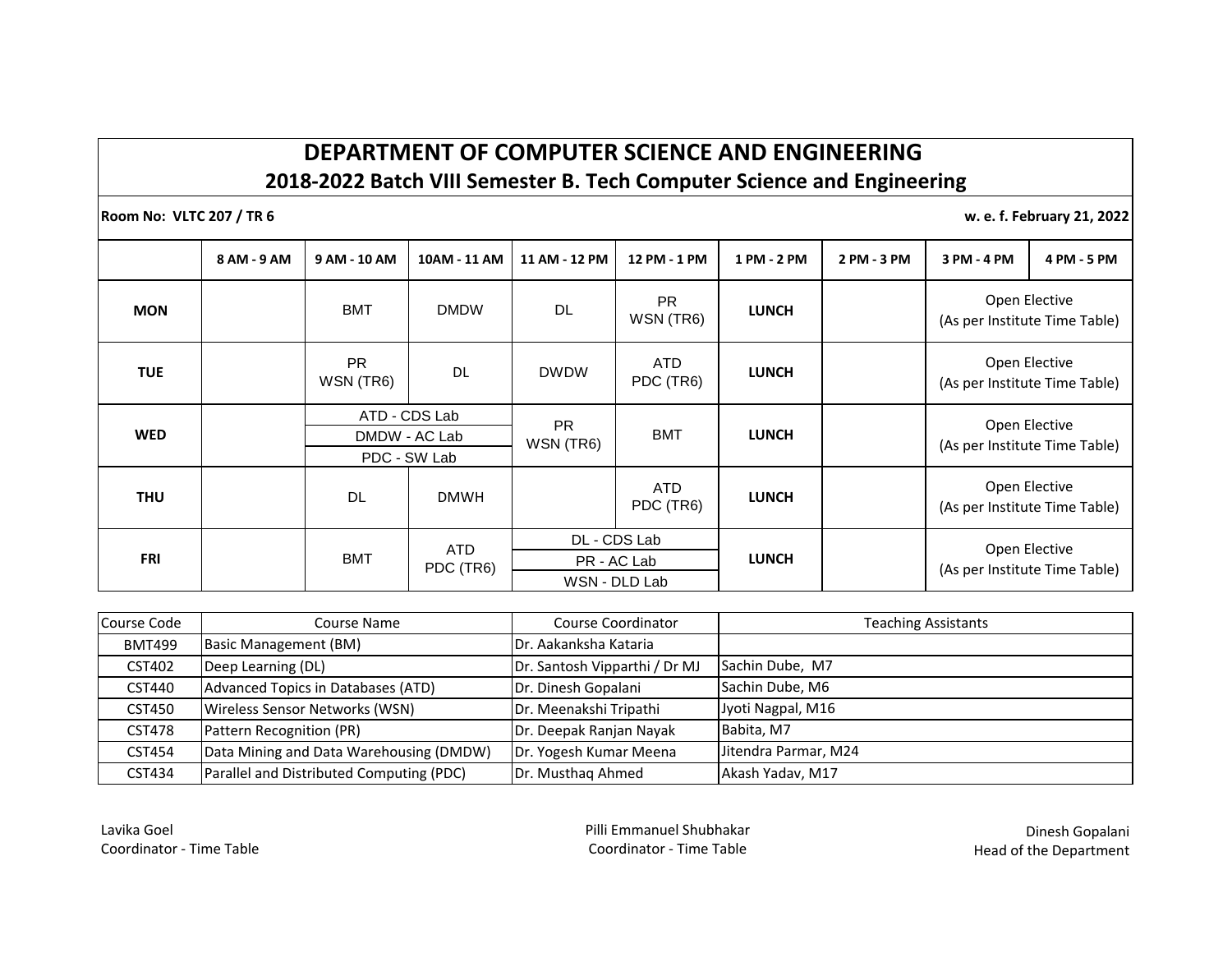## **DEPARTMENT OF COMPUTER SCIENCE AND ENGINEERING 2021-2023 Batch II Semester M. Tech Computer Science and Engineering**

**Room No: Seminar Hall / TR 6 w. e. f. February 21, 2022**

|            | 8 AM - 9 AM | 9 AM - 10 AM | 10AM - 11 AM | 11 AM - 12 PM | 12 PM - 1 PM | 1 PM - 2 PM  | 2 PM - 3 PM                              | 3 PM - 4 PM                       | 4 PM - 5 PM |
|------------|-------------|--------------|--------------|---------------|--------------|--------------|------------------------------------------|-----------------------------------|-------------|
| <b>MON</b> |             |              |              |               | $WSN$ (TR 6) | <b>LUNCH</b> |                                          | <b>STV</b>                        |             |
| <b>TUE</b> |             | IR           |              | $WSN$ (TR 6)  |              | <b>LUNCH</b> | Programming Lab 2 +<br>Tutorial (CN Lab) |                                   |             |
| <b>WED</b> |             | <b>RM</b>    | IR           | <b>STV</b>    | <b>NLP</b>   | <b>LUNCH</b> |                                          |                                   |             |
| <b>THU</b> |             | <b>RM</b>    |              | STV           | IR           | <b>LUNCH</b> | <b>NLP</b>                               |                                   |             |
| <b>FRI</b> |             | $WSN$ (TR 6) |              | <b>NLP</b>    |              | <b>LUNCH</b> |                                          | Design Lab +<br>Tutorial (CN Lab) |             |

| Course Code    | Course Name                         | Course Coordinator                       | <b>Teaching Assistants</b> |
|----------------|-------------------------------------|------------------------------------------|----------------------------|
| <b>CST 904</b> | Research Methodology (RM)           | Prof. Vijay Laxmi / Dr. Pilli Emmanuel S |                            |
| <b>CSL 735</b> | Information Retrieval (IR)          | Dr. Namita Mittal                        |                            |
| <b>CSL 737</b> | Natural language Processing (NLP)   | Dr Yogesh Meena                          |                            |
| <b>CSL 752</b> | Software Testing & Validation (STV) | Prof. Girdhari Singh                     |                            |
| <b>CSL 754</b> | Wireless Sensor Networks (WSN)      | Dr. Jyoti Grover                         |                            |
| <b>CSP 702</b> | Programming Lab 2                   | Dr. Dinesh Kumar Tyagi                   | Kushall Pal Singh, M6      |
| <b>CSP 704</b> | Design Lab / Computing Tools        | <b>IDr. Namita Mittal</b>                | Virendra Meghwal, M18      |